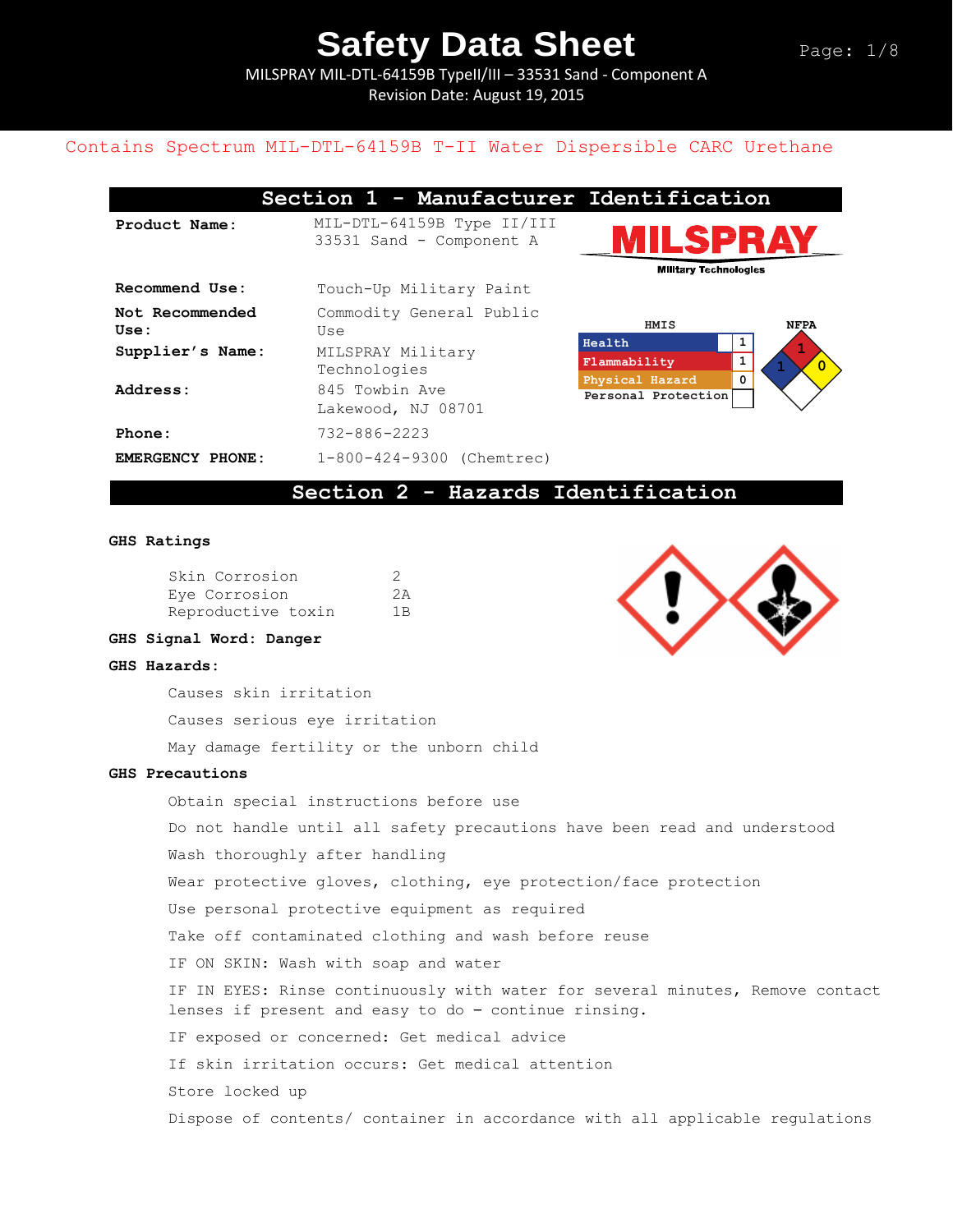MILSPRAY MIL-DTL-64159B TypeII/III – 33531 Sand - Component A Revision Date: August 19, 2015

## **Section 3 - Composition/Information on Ingredients**

| Chemical                                       | CAS No.          | Weight<br>Percent |
|------------------------------------------------|------------------|-------------------|
| Water                                          | 7732-18-15       | $40 - 50%$        |
| Titanium Dioxide                               | $13463 - 67 - 7$ | $10 - 20$ %       |
| Trade Secret                                   |                  | $10 - 20$ %       |
| Polymeric condensate of urea &<br>formaldehyde | $9011 - 05 - 6$  | $5 - 10%$         |
| n-Methyl-2-Pyrrolidone                         | $872 - 50 - 4$   | $1 - 5%$          |
| Ethene, Homopolymer                            | $68441 - 17 - 8$ | $1 - 5%$          |

### **Section 4 - First Aid Measures**

**EYE CONTACT:** Flush eyes gently with water while holding eyelids apart. If symptoms persist or if there is any visual difficulty, seek immediate medical attention. **SKIN CONTACT:** Remove contaminated clothing. Wash exposed area with soap and water. If symptoms persist, seek medical attention. Launder clothing before reuse.

**INHALATION:** If symptoms develop, move individual away from exposure and into fresh air. If symptoms persist, seek medical attention. If breathing is difficult, administer oxygen. Keep person warm and quiet; seek immediate medical attention.

**INGESTION:** Seek medical attention. If individual is drowsy or unconscious, do not give anything by mouth; place individual on the left side with the head down. Contact a physician, medical facility, or poison control center for

advice about whether to induce vomiting. If possible, do not leave individual unattended.

**NOTE TO PHYSICIAN:** Preexisting disorders of the following organs (or organ systems) may be aggravated by exposure to this material: lung (ie; asthma-like conditions), skin (redness or rash-like symptoms, irritation)

#### **Section 5 - Fire Fighting Measures**

**FLASH POINT:** 95C (203F)

**LEL:** 1.00 **UEL:** 10.00

**SUITABLE EXTINGUISHING MEDIA:** Use water, foam, Carbon Dioxide, or Dry Chemical fire fighting apparatus .

**UNSUITABLE EXTINGUISHING MEDIA:** Not available.

**UNUSUAL FIRE & EXPLOSION HAZARDS:** This water based solution in non-flammable however, in a fire situation vapors that are heavier than air and may travel along the ground or be moved by ventilation and ignited by heat, pilot lights, other flames, or other ignition sources at locations distant from material handling area. Never use welding or cutting torch on or near containers even when empty, as product and/or product residue can ignite explosively.

**PRODUCTS OF COMBUSTION:** May form oxides of carbon, and nitrogen.

**PROTECTION OF FIREFIGHTERS:** Treat all fires as chemical in nature. The use of water may be suitable as an extinguishing media, but will be helpful in keeping adjacent containers cool. Avoid spreading burning liquid with water used for cooling purposes.

**FIRE FIGHTING EQUIPMENT:** Firemen and emergency responders: wear full turnout gear or Level A equipment including positive-pressure, self-contained breathing apparatus (SCBA), and chemical resistant personal protective equipment. Refer to the personal protective equipment section of this SDS.

**NFPA 704:** Health = 1 Flammability = 1 Instability = 0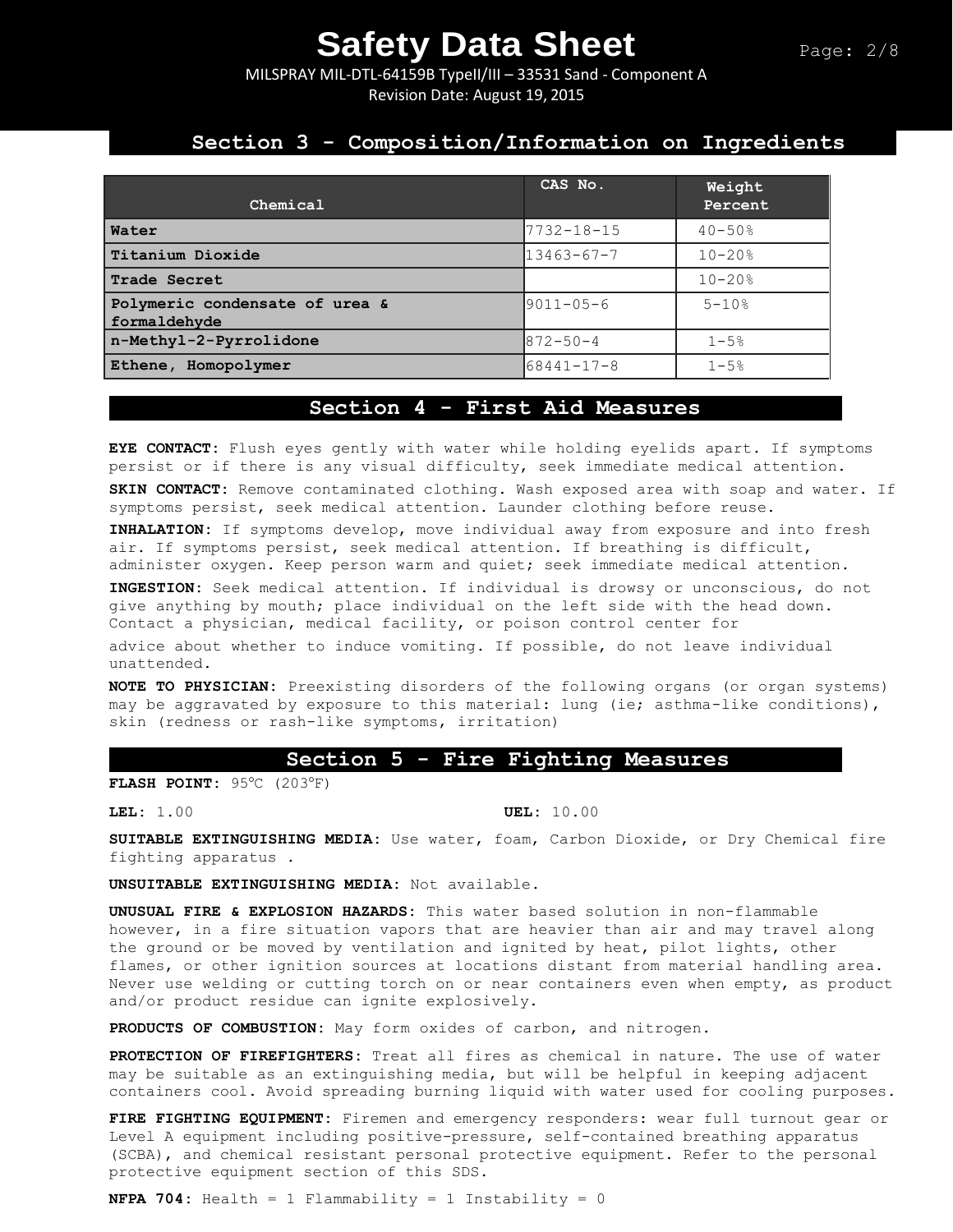MILSPRAY MIL-DTL-64159B TypeII/III – 33531 Sand - Component A Revision Date: August 19, 2015

## **Section 6 - Accidental Release Measures**

**PERSONAL PRECAUTIONS:** Not available.

**SPILL AND LEAK PROCEDURES:** Spill supervisor - Ensure cleanup personnel wear all appropriate Personal Protective Equipment (PPE), including respiratory protection. Remove all ignition sources. Keep nonessential personnel away from the contaminated area.

**ENVIRONMENTAL PRECAUTIONS:** Stop spill at source, and prevent material from entering drains, sewers, streams or other bodies of water.

**METHODS OF CONTAINMENT:** Dike spill area with suitable absorbent material or chemical booms to limit spreading. If run-off occurs, notify authorities as required.

#### **METHODS OF CLEAN-UP:**

**SMALL SPILLS:** Ventilate area, and keep sources of ignition and hot metal surfaces isolated from the spill Absorb liquid using vermiculite, sawdust, speedy-dry, or other suitable floor absorbent material Use only non-sparking tools to collect and transfer to a suitable container for disposal in accordance with local, and federal regulations.

**LARGE SPILLS:** Eliminate all ignition sources, and ventilate area. Persons not wearing protective equipment should be excluded from area of spill until clean-up has been completed. Stop spill at source, and prevent material from entering drains, sewers, streams or other bodies of water. Dike spill area with suitable absorbent material or chemical booms to limit spreading. If runoff occurs, notify authorities as required. Pump or vacuum transfer spilled product to clean containers for recovery. Absorb unrecoverable product, and transfer contaminated absorbent, soil and other materials to containers for disposal in accordance with local, state, and federal regulations. Note; use only non-sparking equipment to clean up spills.

**OTHER INFORMATION:** Not available.

## **Section 7 - Handling and Storage**

**HANDLING**: Wear all appropriate Personal Protective Equipment (PPE). Wear respiratory protection or ensure adequate ventilation at all times as vapors can accumulate in confined or poorly ventilated areas. Use the product in a manner which minimizes splashes and/or the creation of dust. Keep containers dry and closed when not in use. Do not handle or store material near heat, sparks, open flames, or other sources of ignition. Sufficiently ground container when transferring material from one container to another. Emergency eyewash fountains and safety showers should be available in the immediate vicinity of potential exposure. Sudden release of hot organic chemical vapors or mists from process equipment operating at elevated temperatures and pressures, or sudden ingress of air into vacuum equipment, may result in ignitions without the presence of obvious ignition sources. Any use of this product in elevated temperature, pressurized, or vacuum process should be thoroughly evaluated to establish and maintain safe operating conditions.

**STORAGE:** Store this material in tightly sealed original containers only, in a segregated area with adequate ventilation to prevent a build-up of "fumes" that could pose a safety hazard with regard to personal exposure and fire. Keep all sources of ignition away from storage area, and store material at temperatures between 50 to 80 degrees F.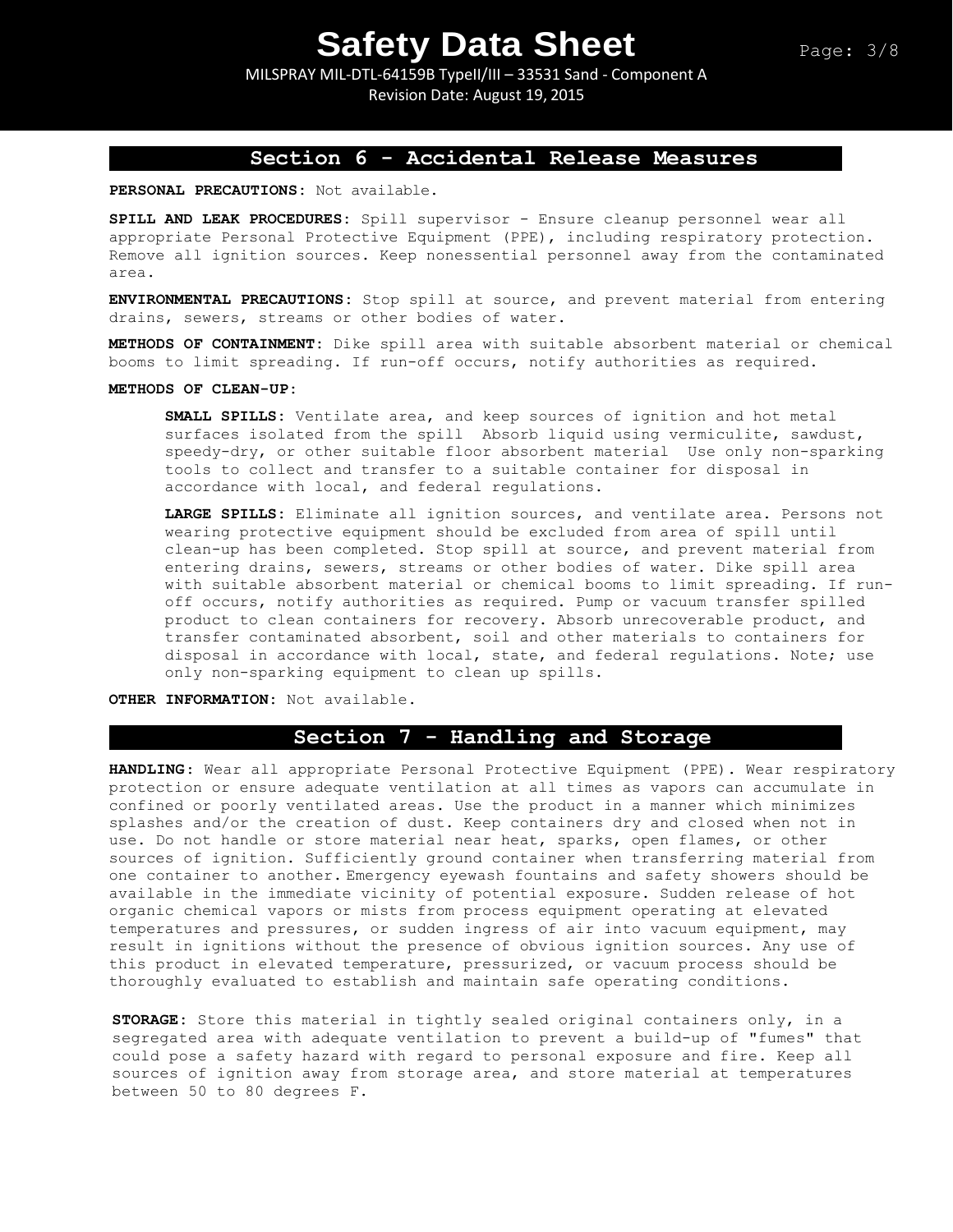MILSPRAY MIL-DTL-64159B TypeII/III – 33531 Sand - Component A Revision Date: August 19, 2015

## **Section 8 - Exposure Controls/Personal Protection**

| Chemical                                       | <b>OSHA</b><br><b>Exposure</b><br>Limits                       | <b>ACGIH</b><br>Exposure<br>Limits | Other Exposure<br>Limits                                                             |
|------------------------------------------------|----------------------------------------------------------------|------------------------------------|--------------------------------------------------------------------------------------|
| Water                                          | OELs not<br>established                                        | OELs not<br>established            |                                                                                      |
| Titanium Dioxide                               | PEL 15mg/m3<br>TWA (total<br>$\overline{\phantom{0}}$<br>dust) | TLV 10mg/m3<br>TWA (total<br>dust) |                                                                                      |
| Trade Secret                                   |                                                                |                                    |                                                                                      |
| Polymeric condensate of<br>urea & formaldehyde | OELs not<br>lestablished                                       | OELs not<br>established            | PEL $15mg/m3$ -<br>TWA (total<br>dust)<br>PEL $5mg/m3$ -<br>TWA (respirable<br>dust) |
| n-Methyl-2-Pyrrolidone                         | OELs not<br>established                                        | OELs not<br>established            | PEL 25 ppm-TLV                                                                       |
| Ethene, Homopolymer                            | OELs not<br>established                                        | OELs not<br>established            |                                                                                      |

**ENGINEERING CONTROLS:** Ensure that any processing ovens are vented to prevent the introduction of fumes into the workplace, and to prevent a build up of fume within the oven. Use only explosion proof equipment, and ground containers and transfer equipment. Use only chemically resistant transfer equipment, and measuring containers.

**EYE PROTECTION**: The use of safety glasses, chemical goggles, and/or face shields are recommended to safeguard against potential eye contact, irritation, or injury. The availability of eye wash stations when using this product is highly recommended.

**SKIN PROTECTION:** The use of chemical resistant gloves is recommended to prevent repeated or prolonged contact with the skin. Wear impervious clothing and boots. The use of chemical aprons is advised when working with and/or transferring these materials. The availability of safety showers in work areas is recommended**.** 

**RECOMMENDED VENTILATION:** General mechanical ventilation may be sufficient to keep product vapor concentrations within specified time-weighted averages. If general ventilation proves inadequate to maintain safe vapor concentrations, supplemental local exhaust may be required.

**RESPIRATORY PROTECTION**: If workplace exposure limits of product or any component is exceeded, the use of a NIOSH/MSHA respirator will be necessary. In general the use of an organic vapor cartridge with a dust/mist pre-filter will be sufficient. In the absence of proper environmental controls, a NIOSH/MSHA approved air supplied respirator is advised.

**CONTAMINATED EQUIPMENT:** Dispose of the waste in compliance with all Federal, state, regional, and local regulations.

**HYGIENE:** Not available.

### **Section 9 - Physical and Chemical Properties**

**APPEARANCE:** Viscous liquid either colored or milky depending on product. **ODOR:** Strong solvent/ammonia type odor.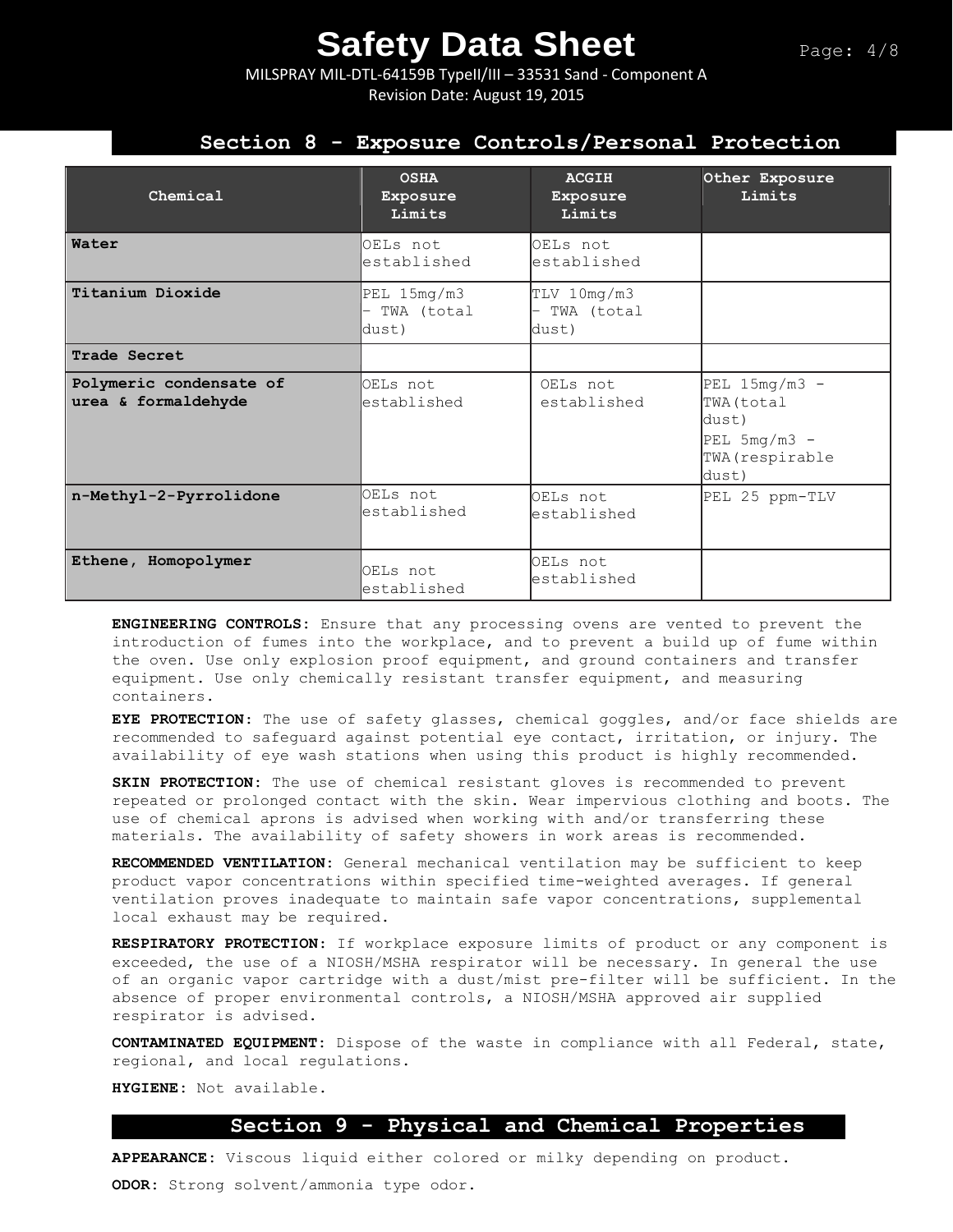MILSPRAY MIL-DTL-64159B TypeII/III – 33531 Sand - Component A Revision Date: August 19, 2015

**ODOR THRESHOLD:** Not available. **PHYSICAL STATE:** Liquid **% Volume Volatile:** 66.56 **Formula Lb/Gal:** 10.21 **Boiling Range:** 77 to 100°C **EVAPORATION RATE:** Slower than ether. **pH:** Not available. **MELTING POINT/FREEZING POINT:** Not available. **FLASH POINT:** 95°C (203°F) **FLAMMABILITY:** Not available. **UPPER/LOWER LIMITS FLAMMABILITY:** 10.00/1.00 **VAPOR PRESSURE:** Not available. **RELATIVE DENSITY:** 1.223 **SOLUBILITY:** Not available. **PARTITION COEFFICIENT:** Not available. **AUTO-IGNITION TEMPERATURE:** Not available. **DECOMPOSITION TEMPERATURE:** Not available. **VISCOSITY:** Not available. **VAPOR DENSITY:** Heavier than air. **Lbs VOC/Gallon Less Water:** 0.97 **Gms VOC/Liter Less Water:** 116

### **Section 10 - Stability and Reactivity**

Components of this mixture may be incompatible with various materials, and will fume certain combustion products. It is recommended that only Spectrum's authorized materials are combined with Spectrum's finished products.

**STABILITY:** Stable.

**CONDITIONS TO AVOID:** Not available.

**INCOMPATIBLE MATERIALS:** The following incompatibilities may exist with components of this product: Strong oxidizing agents, acids, and strong oxidizing agents.

**HAZARDOUS DECOMPOSITION PRODUCTS:** Thermal decomposition in the presence of air may yield the following; Oxides of carbon, such as carbon dioxide & carbon monoxide. May form: aldehydes, carbon dioxide and carbon monoxide, ketones, organic acids.

**POSSIBILITY OF HAZARDOUS REACTIONS:** Hazardous polymerization will not occur.

#### **Section 11 - Toxicological Information**

**LIKELY ROUTES OF EXPOSURE:** Eye contact, Skin contact, Ingestion, and Inhalation

**EYE:** Can cause eye irritation. Symptoms include stinging, tearing, redness, and swelling of eyes.

**INHALATION:** Breathing of vapor or mist is possible. Breathing small amounts of this material during normal handling is not likely to cause harmful effects. Breathing large amounts may be harmful. Symptoms usually occur at air concentrations higher than the recommended exposure limits.

**SKIN:** May cause mild skin irritation. Prolonged or repeated contact may dry the skin. Symptoms may include redness, burning, drying and cracking of skin, and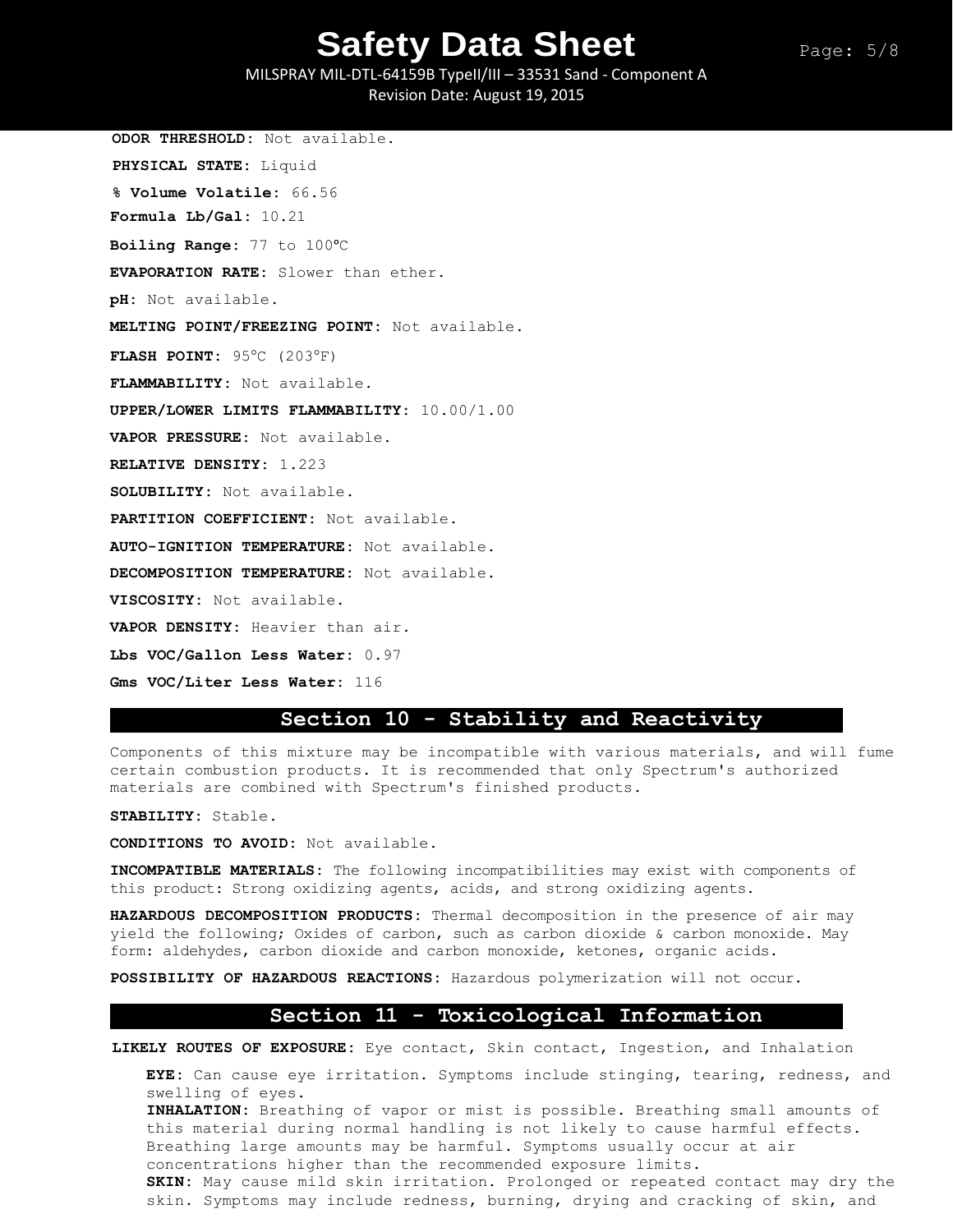MILSPRAY MIL-DTL-64159B TypeII/III – 33531 Sand - Component A

Revision Date: August 19, 2015

skin burns. Passage of this material into the body through the skin is possible, but it is unlikely that this would result in harmful effects during safe handling and use.

**Ingestion:** Swallowing small amounts of this material during normal handling is not likely to cause harmful effects. Swallowing large amounts may be harmful. This material can get into the lungs during swallowing or vomiting. This results in lung inflammation and other lung injury.

**MEDICAL CONDITIONS AGGRAVATED BY EXPOSURE:** Signs and symptoms of exposure to this material through breathing, swallowing, and/or passage of the material through the skin may include: mouth and throat irritation, stomach or intestinal upset, irritation of the nose, throat & airways, central nervous system depression, high blood sugar, coma.

**TARGET ORGANS:** Reproductive System and Skin. This material shortens the time of onset or worsens the liver and kidney damage induced by other chemicals. Overexposure to this material has been suggested as a cause of the following effects in laboratory animals: mild, reversible liver effects, mild, reversible kidney effects, blood abnormalities.

**CANCER INFORMATION:** Based on the available information, this material cannot be classified with regard to carcinogenicity. This material is NOT listed as a carcinogen by the International Agency for Research on Cancer, the National Toxicology Program, or the Occupational Safety and Health Administration.

**Carcinogenicity:** The following chemicals comprise 0.1% or more of this mixture and are listed and/or classified as carcinogens or potential carcinogens by NTP, IARC, OSHA (mandatory listing), or ACGIH (optional listing) .

CAS Number-None; Description-N/A; % Weight-N/A; Carcinogen Rating-N/A

**DEVELOPMENTAL INFORMATION:** This material (or a component) may be harmful to the human fetus based on positive test results with laboratory animals. Case studies show that prolonged intentional abuse of this product during pregnancy can cause birth defects in humans.

**MIXTURE TOXICITY:** Inhalation Toxicity LC50: 5mg/L **COMPONENT TOXICITY:** n-Methyl-2-Pyrrolidone Oral LD50: 3,598 mg/kg (Rat) Dermal LD50: 8 g/kg (Rabbit) Inhalation LC50: 3 mg/L (Rat)

## **Section 12 - Ecological Information**

**ENVIRONMENTAL EFFECTS:** Not available.

## **Section 13 - Disposal Considerations**

As the US EPA, state, regional, and other regulatory agencies may have jurisdiction over the disposal of your facility's hazardous waste, it is incumbent upon you, the hazardous waste generator, to learn of and satisfy all the requirements which affect you. Dispose of the hazardous waste at a properly licensed and permitted disposal site or facility. Ensure conformity to all applicable hazardous waste disposal regulations. The US EPA Hazardous Waste Numbers which follow are applicable to this unadulterated product if the product enters the "waste stream." Refer to Title 40 of the Code of Federal Regulations, Part 261 (40 CFR 261). This part of the Code identifies solid wastes which are subject to regulation under various sections of the Code and which are subject to the notification requirements of Section 3010 of the Resource Conservation and Recovery Act (RCRA).

## **Section 14 - Transport Information**

**DOMESTIC (USDOT):**

Proper Shipping Name: Non-Hazardous Water Base Paint Hazard Class: Not applicable.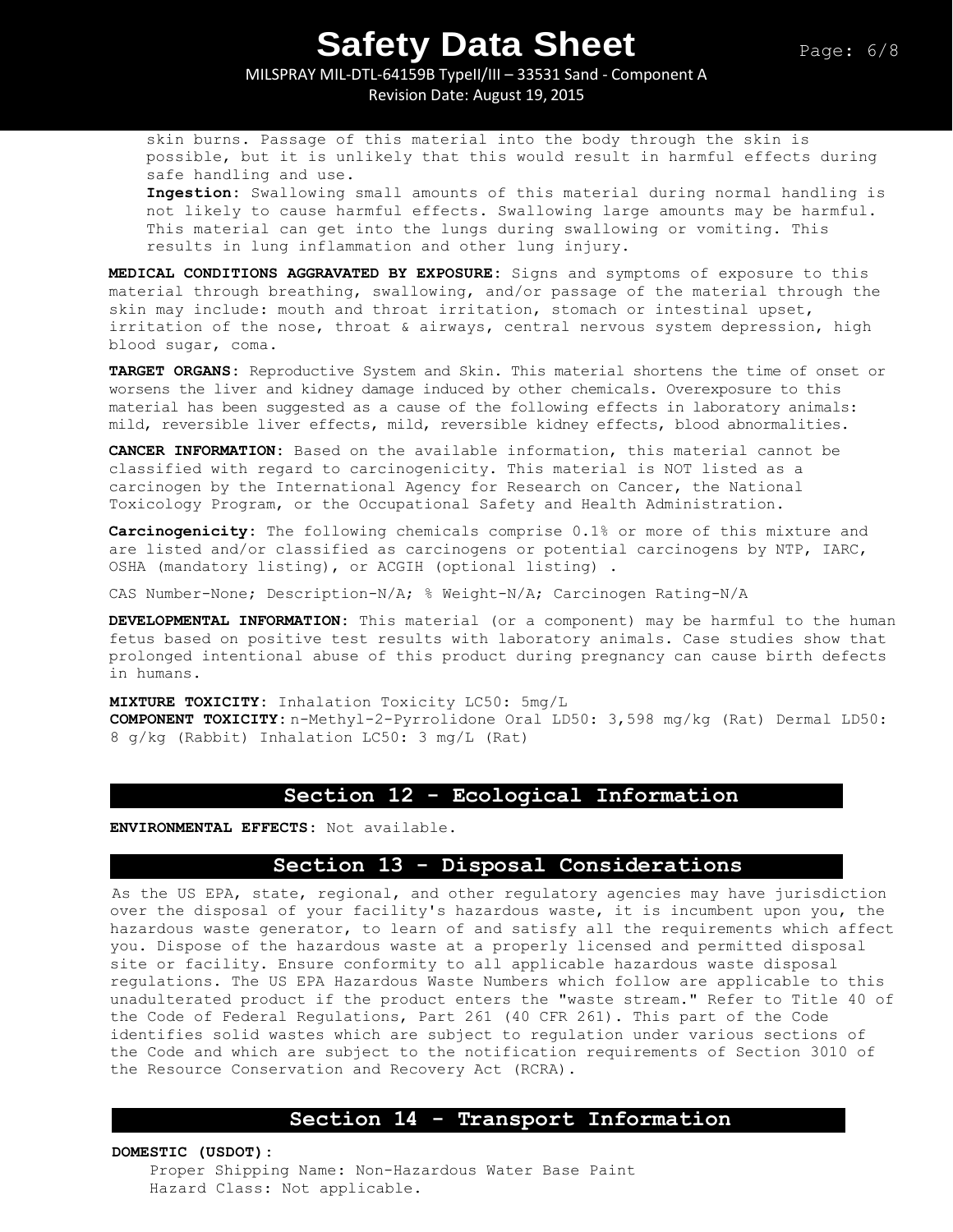MILSPRAY MIL-DTL-64159B TypeII/III – 33531 Sand - Component A Revision Date: August 19, 2015

Packing Group: Not applicable. Quantity: Not applicable.

#### **Section 15 - Regulatory Information**

Other regulatory information is listed where applicable.

**State of California Safe Drinking Water and Toxic Enforcement Act of 1986 (Proposition 65):** WARNING! This product contains the following chemicals which are listed by the State of California as carcinogenic or a reproductive toxin:

872-50-4 n-Methyl-2-Pyrrolidone 1 to 5 %

13463-67-7 Titanium Dioxide 10 to 20 %

**Commonwealth of Massachusetts "Right to Know":** This product contains the following toxic or hazardous substances which appear on the Massachusetts Substance List:

n-Methyl-2-Pyrrolidone 1 to 5 %

Titanium Dioxide 10 to 20 %

**New Jersey Worker and Community Right To Know Hazardous Substance List:** The following substances appear on the New Jersey Right To Know Hazardous Substance List:

n-Methyl-2-Pyrrolidone 1 to 5 %

Titanium Dioxide 10 to 20 %

**Commonwealth of Pennsylvania Worker and Community Right-To-Know Act:** This product contains the following chemicals which appear on the Pennsylvania Hazardous Substance List:

872-50-4

13463-67-7

#### **EU Risk Phrases**

**R43**: May cause sensitization by skin contact

#### **Safety Phrase:**

**S23**: Do not breathe gas/fumes/vapor/spray (appropriate wording to be specified by the manufacturer)

- **S24**: Avoid contact with skin
- **S37**: Wear suitable gloves

**S51**: Use only in well-ventilated areas

**Toxic Substances Control Act (TSCA):** All chemicals except those listed below appear in the Toxic Substances Control Act Chemical Substance Inventory: None

**Section 313 of Title III of the Superfund Amendments and Reauthorization Act of 1986 (SARA).** This product contains a chemical or chemicals which are subject to the reporting requirements of the Act, and Title 40 of the Code of Federal Regulations, part 372.

```
872-50-4 n-Methyl-2-Pyrrolidone 1.0 - 5%
```
### **Section 16 - Other Information**

**HMIS:** Health = 1 Flammability = 1 Physical Hazard = 0 Personal Protection = N/A **NFPA 704:** Health = 1 Flammability = 1 Instability = 0